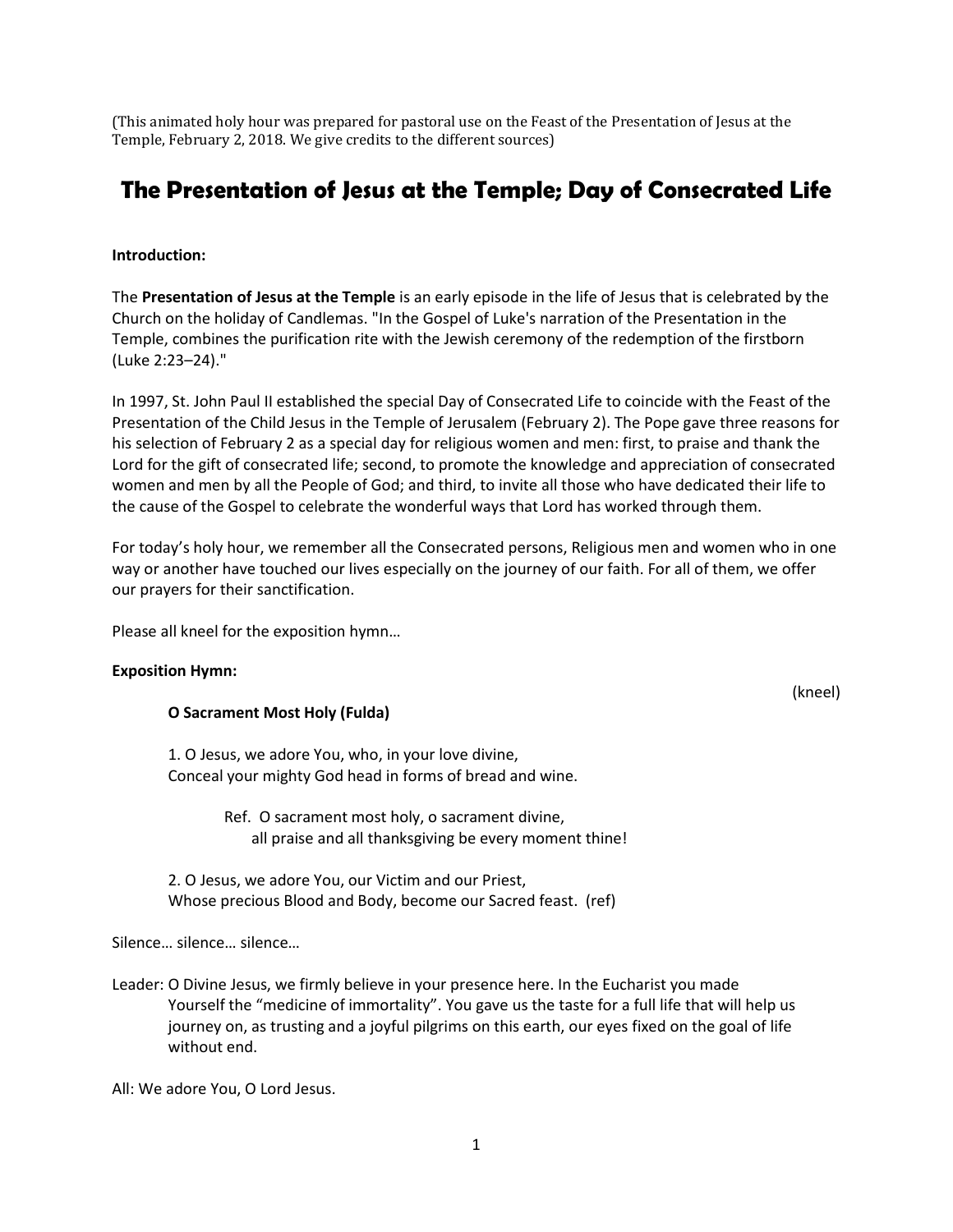Leader: O Lord Jesus Christ, present in the Eucharist, light and life of the new millennium, our human heart, burdened with sin, often bewildered, weary and tried by suffering of all kinds, has need of light.

All: We adore You, O Lord Jesus.

Silence...

## **Opening Prayer: PRAYER FOR THE 2018 YEAR OF THE CLERGY AND CONSECRATED PERSONS**

Leader: All together, we pray the Prayer for the 2018 Year of the Clergy and Consecrated Persons

All: O God most loving Father, with your priests and those who consecrated their lives to you, may we be fully and ever united to Christ. May they be our constant guides in this oneness with you through prayer, the Eucharist and personal conversion.

We have sinned and we have failed in so many ways. There are many brothers and sisters in our midst who continue to suffer. They hunger for truth and justice, for charity and solidarity. We pray that we may become bearers of the gospel that transforms lives as we reach out to our suffering brethren.

Together may we all be renewed and learn how to be servant-leaders for the gospel of Christ. Like Him who rose from the table to wash the disciples' feet, may we too rise up to the challenge to take care of the poor and the weak, to be always approachable rather than untouchable, and "to imbibe the odor of the sheep."

May our young people who are discerning the gentle call of the Lord to serve, be filled with courage and determination to follow you in service with humility and love.

With Mary, star of the New Evangelization, may we continue TO BE INSTRUMENTS OF THE GOSPEL IN OUR COUNTRY AND IN THE WORLD. AMEN.

#### **Opening Hymn: LET US GO TO THE ALTAR CONTRACT CONTRACT CONTRACT (Stand)** (Stand)

REF:

LET US GO TO THE ALTAR OF GOD, THE GOD OF OUR GLADNESS AND JOY! LET US ENTER THE COURTS OF THE HOUSE OF THE LORD AND SING TO THE GLORY OF GOD.

- **1.** GIVE PRAISE WITH BLAST OF TRUMPET, WITH NOBLE SOUND OF THE HORN. WITH THE CLASH OF THE CLANGING CYMBAL, GIVE GLORY TO THE LORD! (REF.)
- **2.** GIVE PRAISE WITH LYRE AND TIMBREL, WITH LUTE AND SOUND OF THE HARP. WITH THE DANCE OF THE FLUTE AND OBOE, GIVE GLORY TO THE LORD! (REF.)
- **3.** GIVE PRAISE WITH PIPE AND ORGAN, WITH ROUSING BEAT OF THE DRUM. WITH THE CALL OF THE BELL AND BAGPIPE, GIVE GLORY TO THE LORD! (REF.)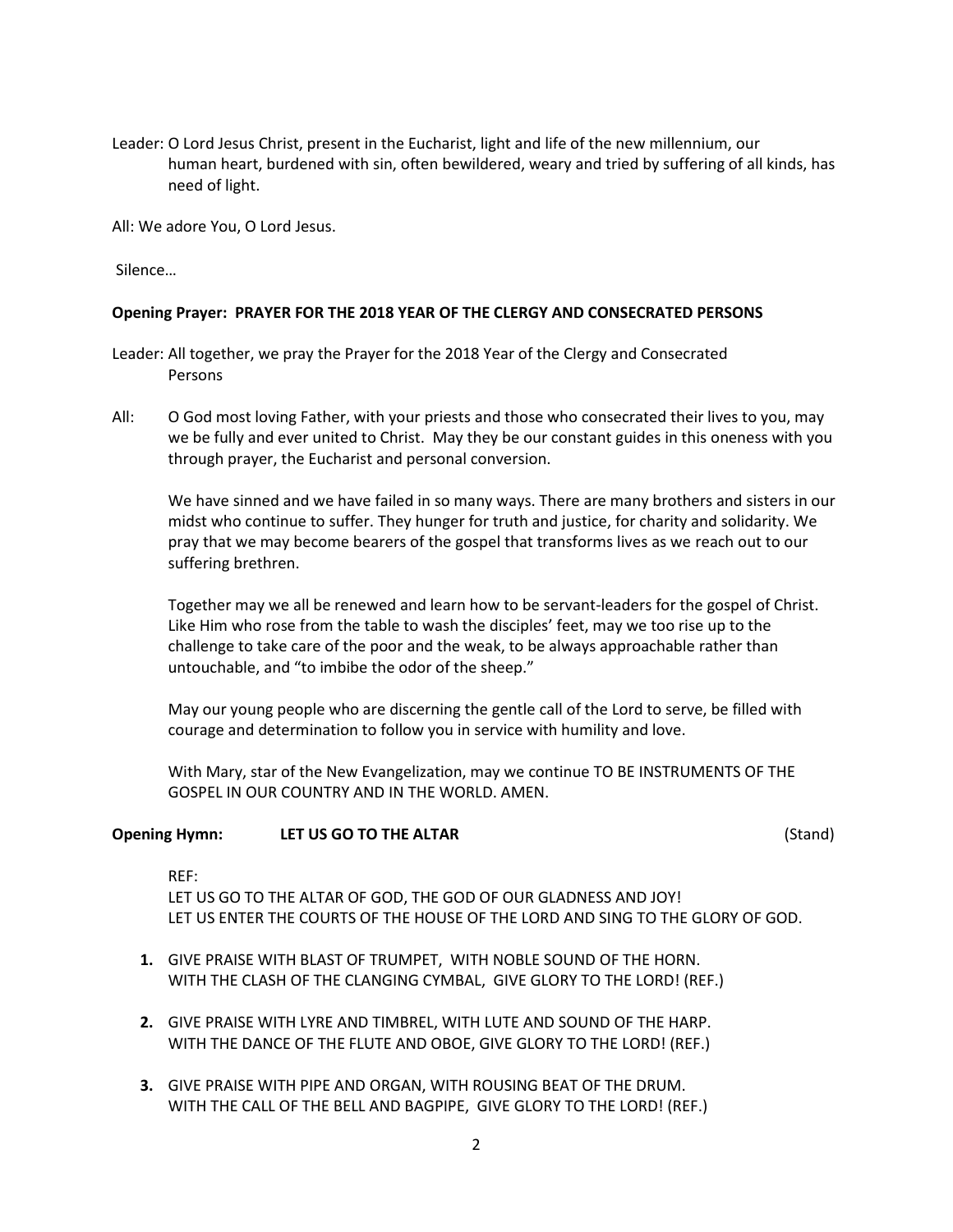Silence… silence… silence… silence… sileta e constantino de la segunda e constantino de la segunda de la segunda de la segunda de la segunda de la segunda de la segunda de la segunda de la segunda de la segunda de la segun

# **Understanding the Year of the Clergy and Consecrated Persons**

Posted by Fr. Emmanuel Mijares | Oct 11, 2017 |

THE priority of this year, in preparing for the five hundred years of evangelization in the Philippines is given to the clergy and the consecrated persons. This is on the background of the primary purpose which is the new evangelization. The whole church in the country is called to be church together in being an evangelized and evangelizing community with new means, vigor and enthusiasm together with the priests, religious, consecrated persons and the laity. Pope Francis would say, we, both as individuals and as Church, do not need not only a continuous formation but continuous conversion.

If the whole church is called to be "saints together" why is the theme and priority of this year seems to be only for the priests and religious? Is it because some of the priests, the religious, in the light of what has notoriously and shamefully happened, have betrayed the church? Well, maybe so but this is not the main reason though perhaps, this year, could be the propitious time to say "mea culpa" as the previous and present Pope has done in order to repair and prevent the same sins of our religious leaders.

It is known that the amelioration or the worsening of any society depends to a greater degree to its religious leaders. This is true in Europe and this is also true in the Philippines. There is a direct relationship between the development of society with their clergy and hierarchy. When the clergy is corrupt the society becomes corrupt; but when the clergy or its religious leaders are holy the people becomes holy.

So this year would be rightly considered as the timely year for the clergy and the religious for without the reformation of the religious leaders, all the good that has been done on the past and perhaps in the future will go down the drain. In fact, perhaps the success or the failures of the themes given in the previous years depend so much on the leadership, creativity and enthusiasm of these leaders.

# **Response Hymn: THE LIGHT OF CHRIST**

REF: THE LIGHT OF CHRIST HAS COME INTO THE WORLD, THE LIGHT OF CHRIST HAS COME INTO THE WORLD.

1.WE MUST ALL BE BORN AGAIN TO SEE THE KINGDOM OF GOD; THE WATER AND THE SPIRIT BRING NEW LIFE IN GOD'S LOVE. (ref.)

2.GOD GAVE UP HIS ONLY SON OUT OF LOVE FOR THE WORLD, SO THAT ALL WHO BELIEVE IN HIM WILL LIVE FOREVER. (ref)

3. THE LIGHT OF GOD HAS COME TO US SO THAT WE MIGHT HAVE SALVATION FROM THE DARKNESS OF OUR SINS WE WALK INTO GLORY WITH CHRIST JESUS. (ref.)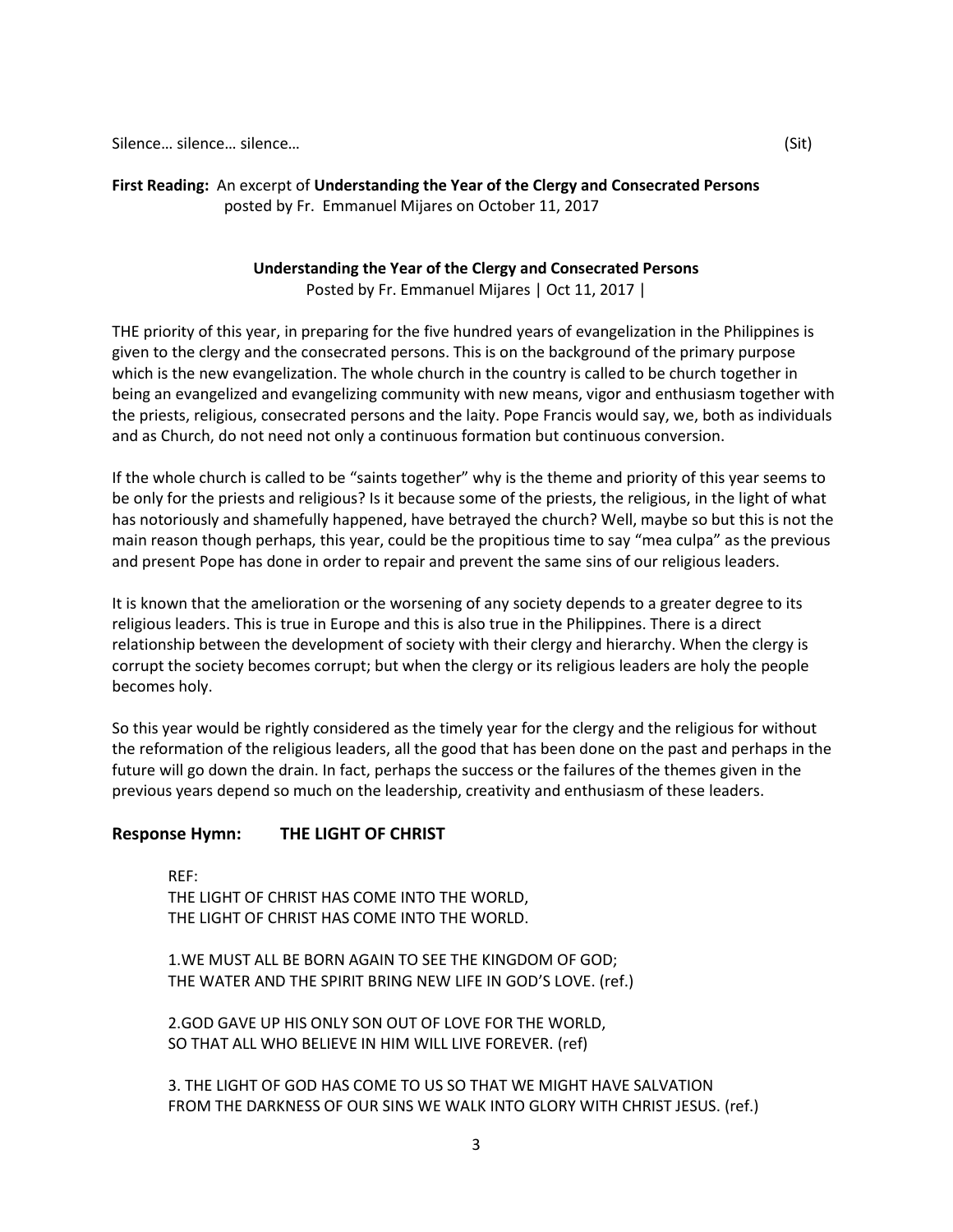Gospel Acclamation: Celtic Alleluia (Stand) (Stand) (Stand) Gospel Reading: Luke 2:22-32

Silence... Silence... Silence... Communication of the state of the state of the state of the state of the state of the state of the state of the state of the state of the state of the state of the state of the state of the

**Response Hymn: CANTICLE OF ZECHARIAH, (Forest Green Short)** 

- 1. NOW BLESS THE GOD OF ISRAEL, WHO COMES IN LOVE AND POW'R. WHO RAISES FROM THE ROYAL HOUSE DELIV'RANCE IN THIS HOUR. *THROUGH HOLY PROPHETS GOD HAS SWORN TO FREE US FROM ALARM, TO SAVE US FROM THE HEAVY HAND OF ALL WHO WISH US HARM.*
- 2. REMEMBERING THE COVENANT, GOD RESCUES US FROM FEAR. THAT WE MIGHT SERVE IN HOLINESS AND PEACE FROM YEAR TO YEAR; *AND YOU, MY CHILD, SHALL GO BEFORE TO PREACH, TO PROPHESY, THAT ALL MAY KNOW THE TENDER LOVE, THE GRACE OF GOD MOST HIGH.*
- 3. IN TENDER MERCY, GOD WILL SEND THE DAY SPRING FROM ON HIGH. OUR RISING SUN, THE LIGHT OF LIFE FOR THOSE WHO SIT AND SIGH. *GOD COMES TO GUIDE OUR WAY TO PEACE, THAT DEATH SHALL REIGN NO MORE. SING PRAISES TO THE HOLY ONE! O WORSHIP AND ADORE!*
- 4. ALL GLORY TO THE FATHER EVER BE AND GLORY UNTO HIS SON. LIKE GLORY TO THE SPIRIT GOD'S OWN LOVE IN WHOM WE ARE ALL MADE ONE. *FOR THUS IT EVER WAS INDEED BEFORE TIME CAME TO BE. SO IT IS NOW SO FOREVER MORE THROUGH ALL ETERNITY.*

Silence... Silence... Silence...

**Reflection Reading:** An Excerpt from the...

# *MESSAGE OF THE HOLY FATHER JOHN PAUL II FOR THE FIRST WORLD DAY FOR CONSECRATED LIFE Vatican City, 6 January 1997*

The celebration of the World Day for Consecrated Life, which will be observed for the first time on 2 February, is intended to help the entire Church to esteem ever more greatly the witness of those persons who have chosen to follow Christ by means of the practice of the evangelical counsels and, at the same time, is intended to be a suitable occasion for consecrated persons to renew their commitment and rekindle the fervor which should inspire their offering of themselves to the Lord…

## *On the Feast of the Presentation of the Lord in the Temple*

The World Day for Consecrated Life will be celebrated on the feast which commemorates the presentation which Mary and Joseph made of Jesus in the temple "to present him to the Lord" (*Lk* 2:22).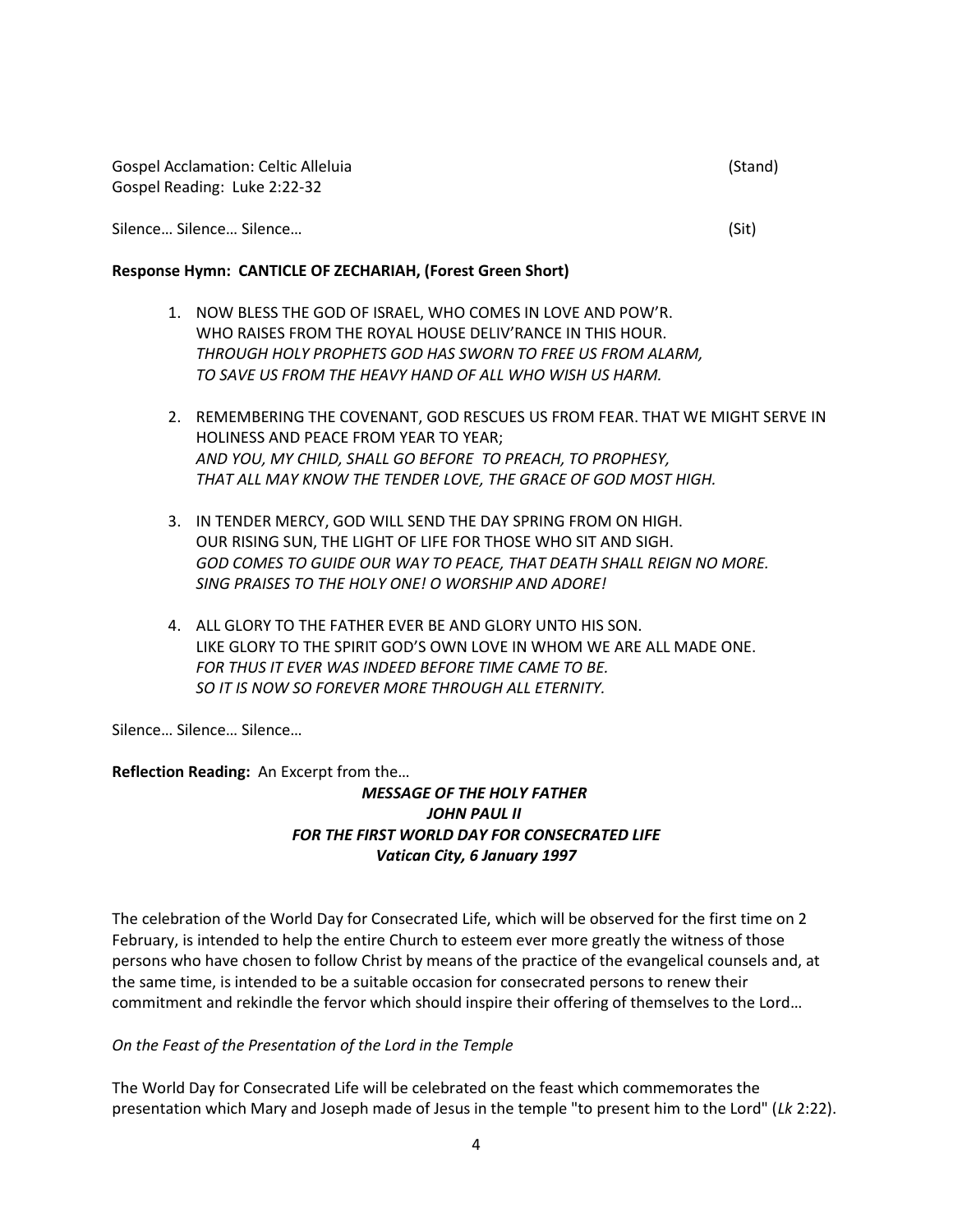This Gospel scene reveals the mystery of Jesus, the One consecrated by the Father, come into the world to carry out his will faithfully (cf. *Heb* 10:5-7). Simeon points to Jesus as "a light for revelation to the Gentiles" (*Lk* 2:32) and by a prophetic word foretells the supreme offering of Jesus to the Father and his final victory (*Lk* 2:32-35).

In this way the Presentation of Jesus in the Temple is an eloquent icon of the total offering of one's life for all those who are called to show forth in the Church and in the world, by means of the evangelical counsels "the characteristic features of Jesus -- the chaste, poor and obedient one" (VC 1)…

It is my wish that this experience be extended to the whole Church, so that the celebration of the World Day for Consecrated Life may gather consecrated persons together with other faithful in order to sing with the Virgin Mary the marvels which the Lord accomplishes in so many of his sons and daughters, and to manifest to all that being a "people consecrated to himself" (cf. *Deut*28:9) is the condition of all those who are redeemed by Christ…

May the Virgin Mary, who had the sublime privilege of presenting to the Father his only begotten Son, Jesus Christ, as a pure and holy oblation, obtain for us that we may constantly be open and welcoming in face of the great works which He does not cease to accomplish for the good of the Church and of all of humanity.

Silence... Silence... Silence...

## **Response Hymn: THOSE WHO SEE LIGHT**

- 1. THOSE WHO SEE LIGHT CAN WALK IN THE DARK. THOSE WHO SEE LOVE CAN SEE GOD. THOSE WHO LOOK UP WILL DISCOVER GOD'S FACE, THOSE WHO LOOK DOWN WILL UNCOVER GOD'S PATH, THOSE WHO PERCEIVE GOD IS HERE WITH US NOW WILL SEE GOD'S RETURN.
- 2. THOSE WHO SEE LIGHT CAN WALK IN THE DARK. THOSE WHO SEE LOVE CAN SEE GOD. THOSE WHO HAVE WITNESSED THE SUNRISE AND SET, THOSE WHO HAVE STUDIED A FLOWER UNFOLD, THOSE WHO HAVE FOCUSED ON LAND, SEA AND SKY HAVE SEEN JESUS CHRIST.
- 3. THOSE WHO SEE LIGHT CAN WALK IN THE DARK. THOSE WHO SEE LOVE CAN SEE GOD. THOSE WHO SEE GOOD IN EACH PERSON THEY MEET, THOSE WHO LOOK AFTER THEIR NEIGHBORS IN NEED, THOSE WHO BELIEVE GOD'S NOW LIVING IN THEM WILL SEE GOD'S RETURN.

Silence...

## **Intercession Prayer** (Stand)

Leader: Christ shines as the light of revelation to the nations and the glory of his people. Let us bring our prayers to the Father who gave up his only Son for us. Our response be... Lord, hear our prayer.